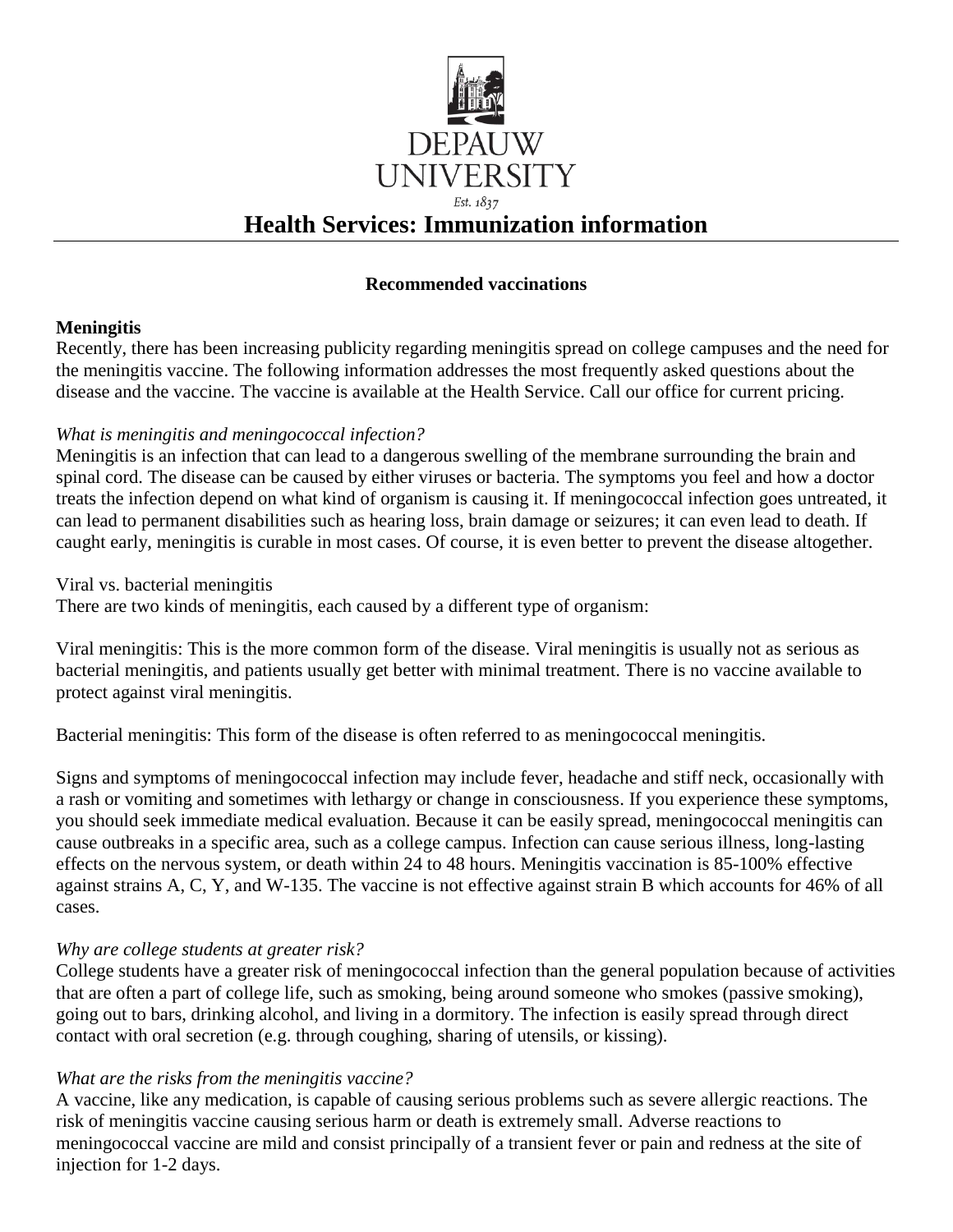

Severe reactions are very rare but include high fever, behavior changes, difficulty breathing, hoarseness or wheezing, hives paleness, weakness, fast heartbeat, or dizziness.

If you have questions about meningitis or the vaccine, contact Student Health Services at 658-4555.

#### **Influenza "The Flu "**

You suddenly ache all over, have fever, chills, dry cough, sore throat and feel generally weak and tired. What is wrong??? You probably have the flu. And you probably didn't get the free flu shot which is offered annually by Student Health Services. Free flu shots for students are available beginning mid-October, either at the Wellness Center during office hours or at the UB & Women's Center on certain days in October (check the DePauw Weekly for dates & times).

If you had a flu shot last year, you will need to get a new one to protect you this season. The viruses that cause influenza change often. Because of this, the vaccine is updated each year. Protection develops about 2 weeks after the shot.

Consult with a doctor before getting an influenza vaccination if you:

 Ever had a SERIOUS allergic reaction to eggs or a previous dose of influenza vaccine Have a history of Guilliam-Barre Syndrome Are moderately or severely ill at the time the shot is to be given

The viruses in the flu vaccine are killed so you cannot get influenza from the vaccine. Side effects are minimal and may include soreness or redness at the site of injection, low fever or aches.

Besides the flu shot, other ways you can protect yourself against the flu include:

- washing your hands often
- keeping your body healthy with good food, exercise and enough rest
- stop smoking! Smoking makes your respiratory tract more prone to infections

If you decide not to get the flu shots, here are some things you can do if you think you have the flu:

- See Student Health Services. Other illnesses can mimic the flu but may need different treatment. There is prescription anti-viral medicine available if taken within 24 hours of onset of the flu. This may lessen the duration of the illness but will not destroy the virus. ANTIBIOTICS ARE NOT EFFECTIVE AGAINST THE FLU OR ANY OTHER VIRAL INFECTION.
- Rest Go to bed! The more rest you get early on in the disease, the easier it will be to overcome the illness.
- Fluids Plenty of water, juice or ginger ale / sprite to combat dehydration.
- For fever, aches and headache use ibuprofen (Advil) or acetominophen (Tylenol)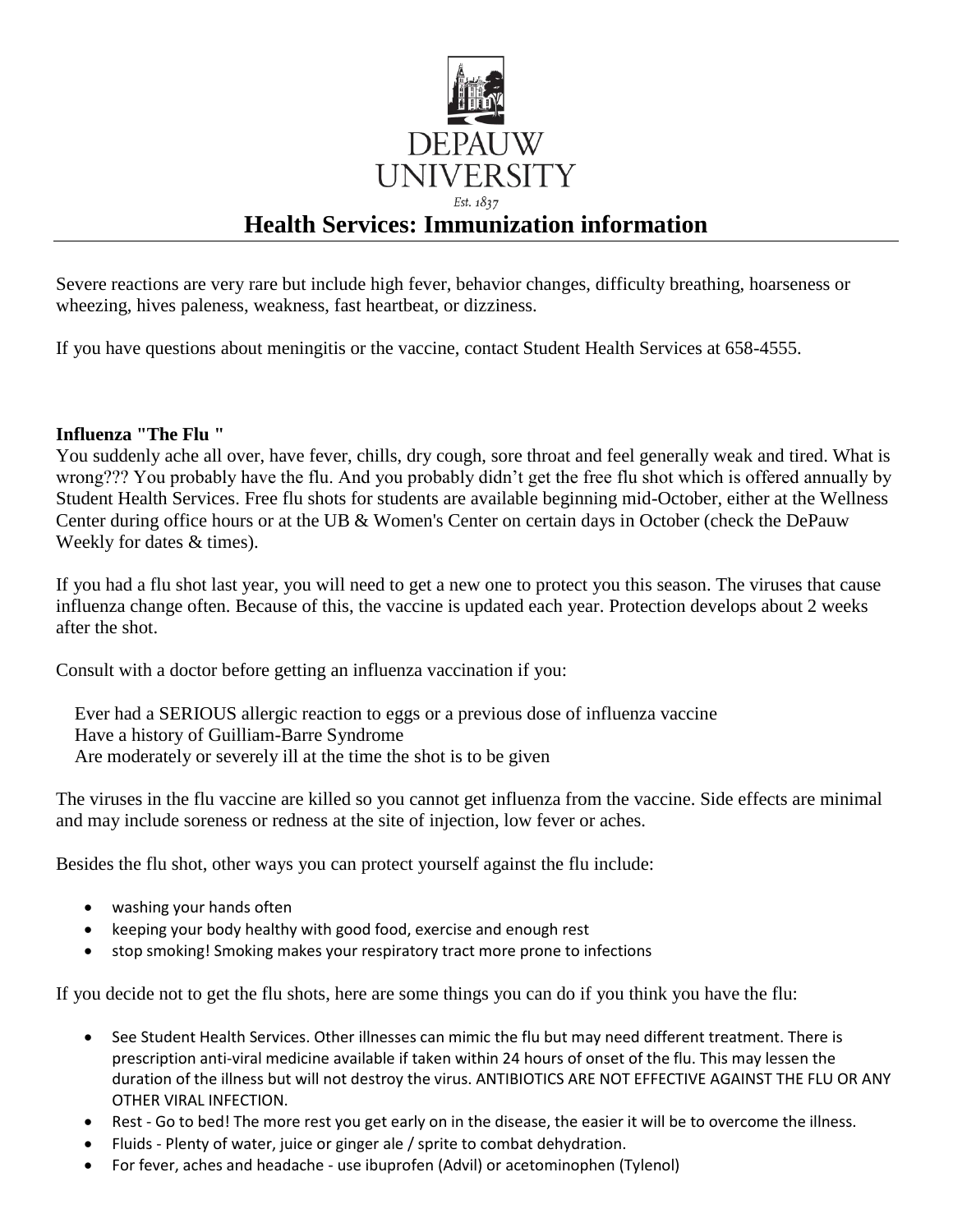

### **TRAVEL VACCINATIONS—What You Need to Know**

**Measles** is a highly contagious rash illness due to a virus transmitted by direct contact with infectious droplets or by airborne spread. Onset of illness is characterized by fever, cough, runny nose, & rash. It can be severe & complications my include diarrhea, middle ear infection, pneumonia, & encephalitis.

- MMR (measles, mumps, rubella): 2 doses, given at 1 yr. old & again at 4-6 yrs. old - lifetime immunity

**Tetanus** is an acute disease caused by Clostridium tetani spores, which produce neurotoxins, causing muscle rigidity, painful spasms, respiratory failure & death. Wounds that are considered "tetanus prone" are those contaminated with dirt, feces or saliva, deep wounds, burns, crush injuries, or even insect bites.

 - TD (tetanus /diphtheria): "Basic series" given at 2 mos, 4mos, 6 mos, 15-18 mos & again at 4-6 yrs. oldrepeated every 10 years

**Poliomyelitis** is an acute viral infection causing inflammation of the spinal cord. It is characterized by fever, sore throat, headache, vomiting, stiffness of the back & neck, & may progress to paralysis, respiratory failure, & rarely, death. It is acquired by fecal-oral or oral transmission.

 - Polio: Same schedule for "basic series" as for Td-repeated once as an adult, only if traveling to an at-risk area

**Hepatitis A** is a viral infection of the liver caused by hepatitis A virus (HAV). Symptoms may vary in severity & include fever, malaise, loss of appetite, nausea, abdominal discomfort, followed within a few days by jaundice. Transmission can occur through direct person-to person contact; through exposure to contaminated water, ice, or shellfish harvested in contaminated water; or from fruits, vegetables, or other foods that are eaten uncooked & that were contaminated during harvesting or subsequent handling.

- Hepatitis A: Series of 2 doses, with second dose given 6-12 months after first-gives 20-year immunity

**Hepatitis** B is a viral infection of the liver caused by hepatitis B virus (HBV). It may manifest with flu-like symptoms, jaundice, or no symptoms at all  $\&$  is transmitted directly or indirectly through infected body fluids.

 - Hepatitis B: Series of 3 doses, with first 2 doses given one month apart & third dose 6 months after the first-gives 20-year immunity

- Hepatitis A/B combination--given on same schedule as Hepatitis B

\***Varicella (chickenpox):** For adults, 2 doses given 4-8 weeks apart

**Meningitis**: One dose gives 8-year immunity

### **Typhoid**: Given 2 ways

 1) 4 pills taken one every other day over a 1-week period- gives 5-year immunity-may get prescription at Health Services

2) One shot-gives 2-year immunity